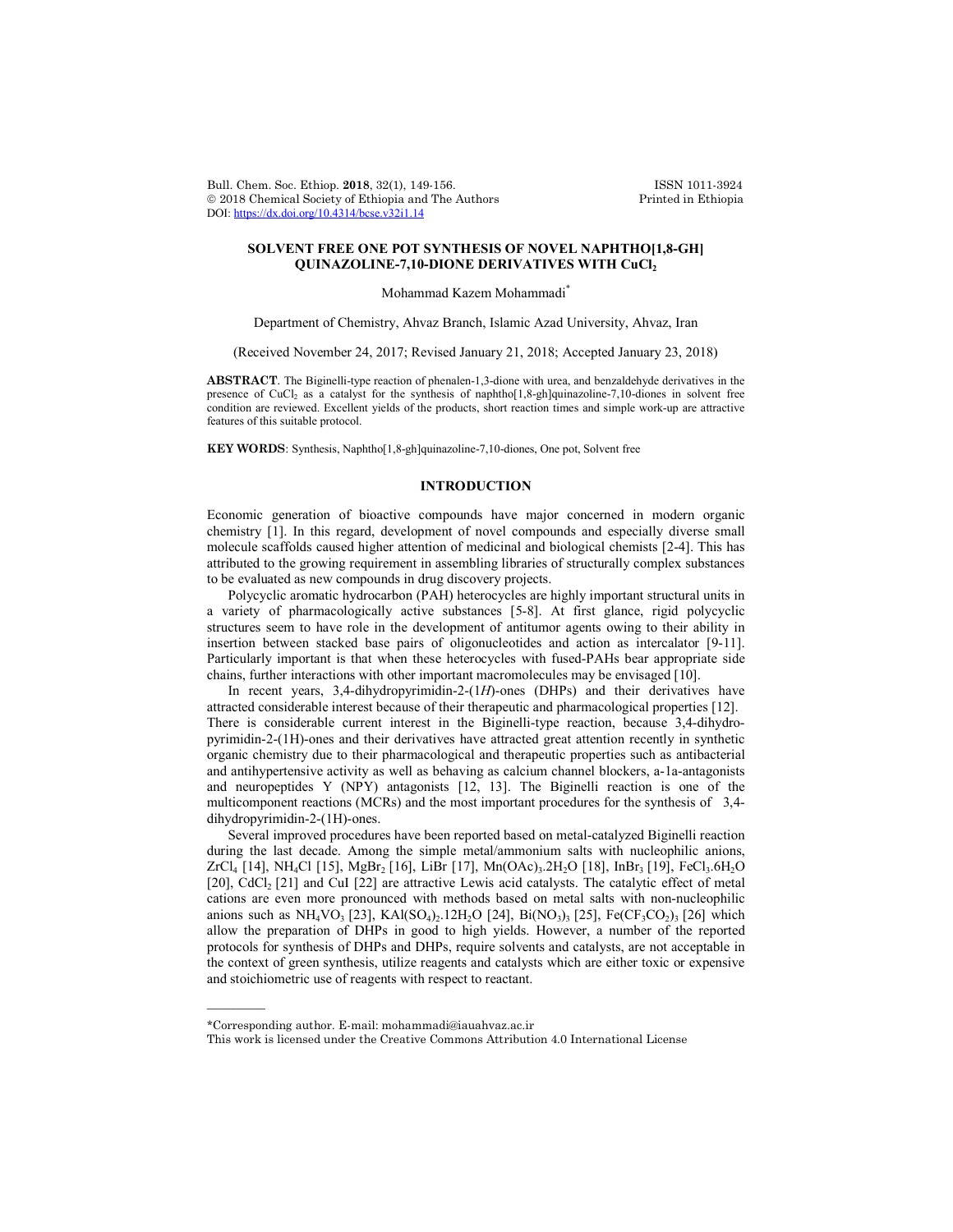In connection with our ongoing work on multi-component condensations (MCCs) [27, 28] and an our interest to metal catalyzed reactions, we now wish to report a facile and rapid one-pot solvent free three component procedure preparation of DHPs derivatives with  $CuCl<sub>2</sub>$  as an nontoxic, inexpensive and easily available reagent, under solvent-free condition at the range of temperatures.

#### **EXPERIMENTAL**

## *Materials and instruments*

All material compounds were purchased from chemical companies and used without further purification. Melting points were measured on the Electro thermal 9100 apparatus and are uncorrected. IR spectra were measured on a Bomen FT-IR-MB 100 spectrometer. <sup>1</sup>H and <sup>13</sup>C NMR spectra were measured with a Bruker DRX-300 Avance spectrometer at 300 and 75 MHz using TMS as internal standard. Mass spectra were recorded on a MS model 5973 Network apparatus at ionization potential of 70 eV. Elemental analysis for C, H, and N was performed using a Thermo Finnigan Flash EA 1112 (Thermo Fisher Scientific Inc, USA) instrument.

#### *General procedure for preparation of naphtho[1,8-gh]quinazoline-7,10-diones*

A mixture containing an appropriate phenalen-1,3-dione (3 mmol), corresponding aldehydes (3 mmol), thio (urea) (6 mmol) and CuCl<sub>2</sub> (0.04 g) were heated in oil bath at 80 °C for the required time period. After completion of the reaction, as indicated by TLC, the reaction mixture was cooled to room temperature, chloroform (10 mL) was added and filtered through a sinter funnel, then was washed with cold water and recrystallized from ethanol to afford pure products.

#### *Charactristic data for synthesized compounds*

8,9-Dihydro-8-phenyl-11H-naphtho[1,8-gh]quinazoline-7,10-dione (4a). m.p. 170–173 °C. IR spectrum, v, cm<sup>-1</sup>: 3200, 3120, 1730, 1650, 850; <sup>1</sup>H NMR spectrum, δ, ppm: 5.46 (1H, s, CH); 6.72 (2H, s, N-H); 7-7.25 (5H, m, Ph); 7.51-7.92 (6H, m, Phenalen). 13C NMR spectrum, δ, ppm: 43.3; 107.5; 120.4; 121.3; 122.3; 123.4; 124.9; 125.5; 126.6; 127.8; 129.0; 131.5; 130.2; 132.7; 133.5; 136.5; 137.3; 137.6; 140.4; 144.4; 165.3; 167.7. Mass spectrum, m/z (I, rel, %): 326  $[M+H]^+$  (100). Found, %: C: 77.37, H 4.39, N 8.45, O 9.73. C<sub>21</sub>H<sub>14</sub>N<sub>2</sub>O<sub>2</sub> calculated, %: C 77.36, H 4.37, N 8.49, O 9.78.

8,9-Dihydro-8-(4-nitrophenyl)-11H-naphtho[1,8-gh]quinazoline-7,10-dione (4b). m.p. 174–177 C. IR spectrum, ν, cm-1 : 835; 1650; 1710; 3170; 3250. <sup>1</sup> H NMR spectrum, δ, ppm *(J, H)*: 5.23 (s, 1H, CH); 7.44-7.78 (6H, m, Phenalen), 7.23-7.45 (4H, m, Ph,), 6.63 (s, 2H, N-H). 13C NMR spectrum, δ, ppm: 44.5; 107.2; 121.2; 122.0; 122.9; 123.1; 124.5; 126.2; 127.8; 128.7; 129.1; 130.5; 131.2; 131.7; 132.3; 133.2; 136.8; 137.1; 142.4; 143.6; 164.4; 168.2. Mass spectrum, m/z (I rel, %): 67  $[M+H]^+$  (100). Found, %: C: 67.97, H: 3.49, N: 11.37, O: 17.28. C<sub>21</sub>H<sub>13</sub>N<sub>3</sub>O<sub>4</sub> calculated, %: C: 67.92, H: 3.53, N: 11.32, O: 17.23.

*8,9-Dihydro-8-(3-nitrophenyl)-11H-naphtho[1,8-gh]quinazoline-7,10-dione (4c)*. m.p. 165–168 o C. IR spectrum, v, cm<sup>-1</sup>: 3257, 865; 1630; 1710; 3146. <sup>1</sup>H NMR spectrum, δ, ppm: 5.64 (s, 1H, CH); 7.13-7.45 (4H, m, Ph) 7.4-7.71 (6H, m, Phenalen), 7.51 (s, 1H, Ph-H). <sup>13</sup>C NMR spectrum, δ, ppm: 44.5; 108.1; 122.2; 122.2; 122.3; 123.1; 124.5; 126.2; 127.8; 128.7; 128.5; 130.8; 131.7; 132.3; 133.9; 135.4; 138.5; 142.4; 143.6; 166.3; 171.3. Mass spectrum, m/z (I rel, %): 371  $[M+H]^+$  (100). Found, %: C: 67.88, H: 3.46, N: 11.25, O: 17.36.  $C_{21}H_{13}N_3O_4$  calculated, %: C: 67.92 , H: 3.53, N: 11.32, O: 17.3.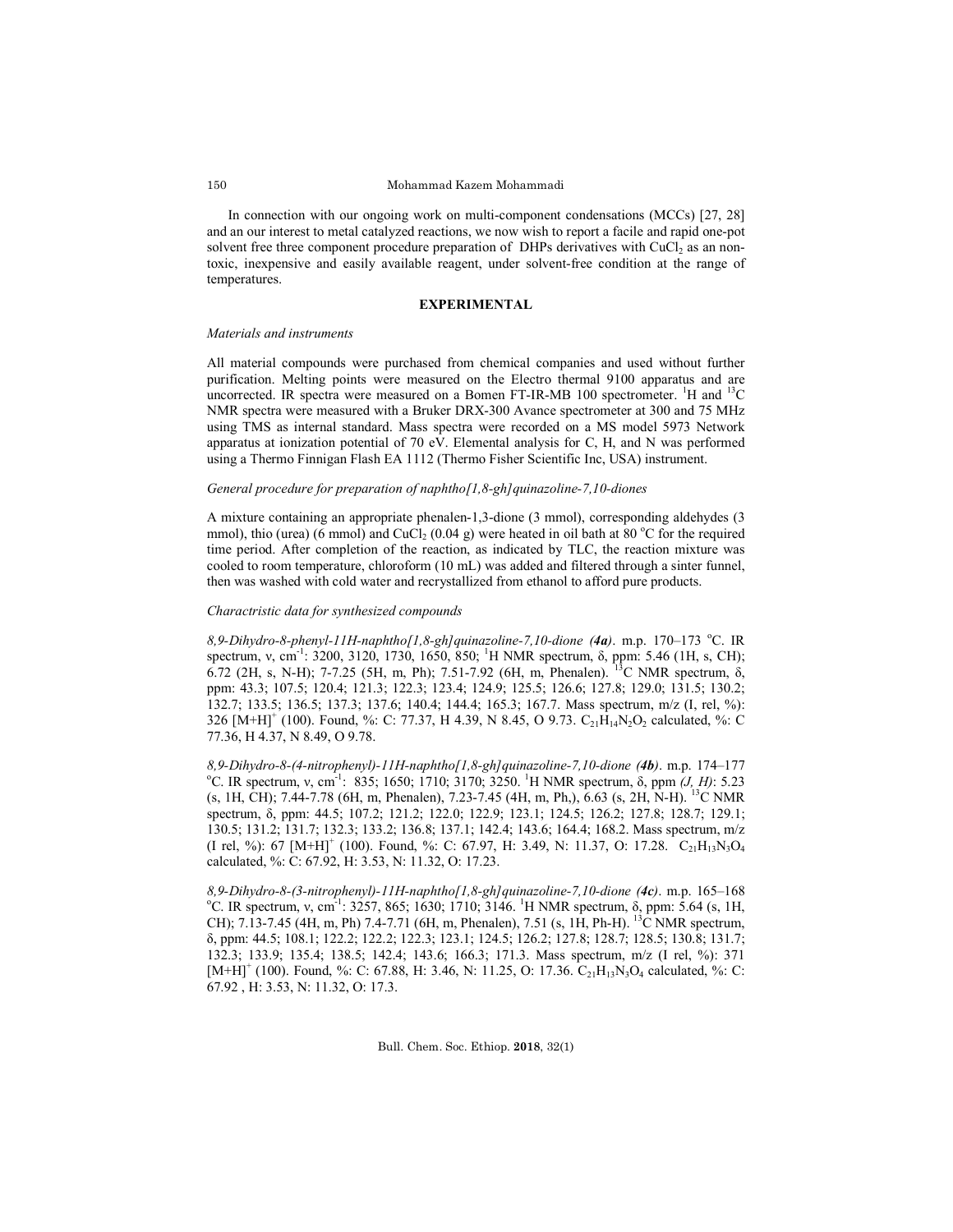*8,9-Dihydro-8-(3,4-dinitrophenyl)-11H-naphtho[1,8-gh]quinazoline-7,10-dione (4d)*. m.p. 173– 175 °C. IR spectrum, v, cm<sup>-1</sup>: 815, 1643, 1725, 3140, 3270.<sup>1</sup>H NMR spectrum, δ, ppm (*J, H*): 5.37 (s, 1H, CH,); 6.43 (s, 2H, N-H); 7.23-7.45 (2H, d, Ph, *J* = 7.8); 7.32-7.65 (6H, m, Phenalen), 7.57 (1H, s, Ph-H). <sup>13</sup>C NMR spectrum, δ, ppm: 44.8; 107.7; 122.2; 122.2; 122.3; 123.8; 125.7; 126.8; 127.1; 127.8; 128.0; 128.5; 131.1; 131.4; 132.3; 133.9; 134.8; 137.5; 146.2; 166.3; 172.3. Mass spectrum, m/z (I rel, %): 416 [M+H]<sup>+</sup> (100). Found, %: C: 60.5, H: 2.84, N: 13.4, O: 23.15.  $C_{21}H_{12}N_4O_6$  calculated, %: C: 60.58, H: 2.91, N: 13.46, O: 23.06.

8,9-Dihydro-8-p-tolyl-11H-naphtho[1,8-gh]quinazoline-7,10-dione (4e). m.p. 162–165 °C. IR spectrum, v, cm<sup>-1</sup>: 810, 1550, 1630, 1720, 3114, 3250. <sup>1</sup>H NMR spectrum, δ, ppm *(J, H)*: 2.28 (3H, s, CH3); 5.32 (1H, s, CH); 6.25 (2H, t, N-H); 7.13-7.42 (4H, dd, , Ph, *J* = 7.7, *J* = 7.8); 7.32-7.65 (6H, m, Phenalen). 13C NMR spectrum, δ, ppm: 30.3; 107.7; 120.6; 121.3; 121.9; 122.3; 123.3; 124.2; 125.4; 126.3; 127.1; 128.0; 129.2; 131.1; 131.4; 132.9; 133.9; 135.4; 137.2; 146.2; 166.3, 168.6. Mass spectrum, m/z (I rel, %): 340  $[M+H]^+$  (100). Found, %: C: 77.56, H: 4.7, N: 8.29, O: 9.32. C<sub>22</sub>H<sub>16</sub>N<sub>2</sub>O<sub>2</sub> calculated, %: C: 77.63, H: 4.74, N: 8.23, O: 9.40.

8,9-Dihydro-8-m-tolyl-11H-naphtho[1,8-gh]quinazoline-7,10-dione (4f). m.p. 177–179 °C. IR spectrum, v, cm<sup>-1</sup>: 865; 1536; 1620; 1732; 3188. <sup>1</sup>H NMR spectrum, δ, ppm *(J, H)*: 2.73 (s, 3H, CH3); 5.28 (s, 1H, CH); 6.46 (t, 2H, N-H); 7.17-7.33 (m, 4H, Ph); 7.35-7.68 (m, 6H, Phenalen); 7.42 (s, 1H, Ph-H). 13C NMR spectrum, δ, ppm: 31.9; 106.3; 121.3; 122.2; 122.6; 123.7; 125.1; 126.0; 126.4; 127.3; 128.0; 128.5; 129.8; 131.5; 131.9; 132.9; 133.9; 135.4; 137.2; 146.2; 166.3; 170.3. Mass spectrum,  $m/z$  (I rel, %): 340  $[M+H]^+$  (100). Found, %: C: 77.56, H: 4.68, N: 8.28, O:  $9.34. C_{22}H_{16}N_2O_2$  calculated, %: C: 77.63, H: 4.74, N: 8.23, O: 9.40.

*8-(4-Chlorophenyl)-8, 9-dihydro-11H-naphtho[1,8-gh]quinazoline-7,10-dione (4g)*. m.p. 171– 173 °C. IR spectrum, v, cm<sup>-1</sup>: 720, 810, 1614, 1720, 3154, 3200. <sup>1</sup>H NMR spectrum, δ, ppm (*J*, *H)*: 5.44 (s, 1H, CH); 6.25 (t, 2H, N-H); 7.21-7.47 (m, 6H, Phenalen), 7.28-7.41 (dd, 4H, Ph, *J* = 7.5, *J* = 7.8). 13C NMR spectrum, δ, ppm: 45.2; 107.0; 121.4; 121.8; 122.5; 123.1; 124.5; 126.2; 127.8; 128.7; 129.1; 131.2; 131.7; 132.3; 133.2; 136.8; 137; 142.4; 143.8; 166.8; 171.5 Mass spectrum, m/z (I rel, %): 340  $[M+H]^+$  (100). Found, %: C: 69.86, H: 3.57, N: 7.66, O: 8.85.  $C_{21}H_{13}C/N_2O_2$  calculated, %: C: 69.91, H: 3.63, N: 7.76, O: 8.87.

*8-(4-Bromophenyl)-8,9-dihydro-11H-naphtho[1,8-gh]quinazoline-7,10-dione (4h)*. m.p. 181– 183 °C. IR spectrum, v, cm<sup>-1</sup>: 715; 853; 1614; 1712; 3123; 3234. <sup>1</sup>H NMR spectrum, δ, ppm (*J*, *H)*: 5.57 (s, 1H, CH); 6.22 (t, 2H, N-H); 7.2-7.41 (m, 6H, Phenalen), 7.34-7.46 (dd, 4H, Ph, *J* = 7.8, *J* = 8.2). 13C NMR spectrum, δ, ppm: 44.1; 107.4; 121.2; 121.8; 122.5; 123.1; 125.4; 126.2; 127.8; 128.7; 129.8; 131.2, 131.3; 132.3; 133.2; 136.8; 137; 142.4; 143.8; 162.8; 169.3. Mass spectrum, m/z (I rel, %): 340  $[M+H]^+$  (100). Found, %: C: 62.28, H: 3.28, N: 6.86, O: 7.68.  $C_{21}H_{13}BrN_2O_2$  calculated, %: C: 62.24, H: 3.23, N: 6.91, O: 7.9.

*8-(2-Chloro-4-methylphenyl)-8,9-dihydro-11H-naphtho[1,8-gh]quinazoline-7,10-dione (4i)*. m.p. 167–170 °C. IR spectrum, v, cm<sup>-1</sup>: 705, 821, 1619, 1732, 3117, 3230. <sup>1</sup>H NMR spectrum, δ, ppm *(J, H)*: 5.38 (s, 1H, CH); 6.1 (t, 2H, N-H); 6.85 (s, 1H, Ph); 7.34-7.46 (dd, 4H, Ph, *J* = 7.4,  $\hat{J}$  = 7.8); 7.33-7.53 (m, 6H, Phenalen). <sup>13</sup>C NMR spectrum,  $\delta$ , ppm: 45.2; 107.0; 121.4; 122.5; 123.1; 124.5; 126.2; 127.8; 128.7; 129.1; 131.2; 131.7; 132.3; 132.7; 133.1; 135.3; 137.5; 142.1; 143.8; 165.4. 170.7. Mass spectrum, m/z (I rel, %): 374  $[M+H]^+$  (100). Found, %: C: 70.33, H: 4.17, N: 7.26, O: 8.67.  $C_{22}H_{15}CIN_2O_2$  calculated, %: C: 70.50, H: 4.03, N: 7.47, O: 8.54.

*4-(8,9,10,11-Tetrahydro-7,10-dioxo-7H-naphtho[1,8-gh]quinazolin-8-yl)benzaldehyde (4j)*. m.p. 187–190 °C. IR spectrum, v, cm<sup>-1</sup>: 850; 1650; 1711; 1730; 3120; 3200. <sup>1</sup>H NMR spectrum, δ, ppm *(J, H)*: 5.35 (s, 1H, CH); 6.42 (t, 2H, N-H); 7.19-7.35 (dd, 4H, Ph, *J* = 7.6, *J* = 7.8); 7.45- 7.68 (m, 6H, Phenalen); 9.21(s, 1H, CHO). 13C NMR spectrum, δ, ppm: 42.3; 108.8; 121.5;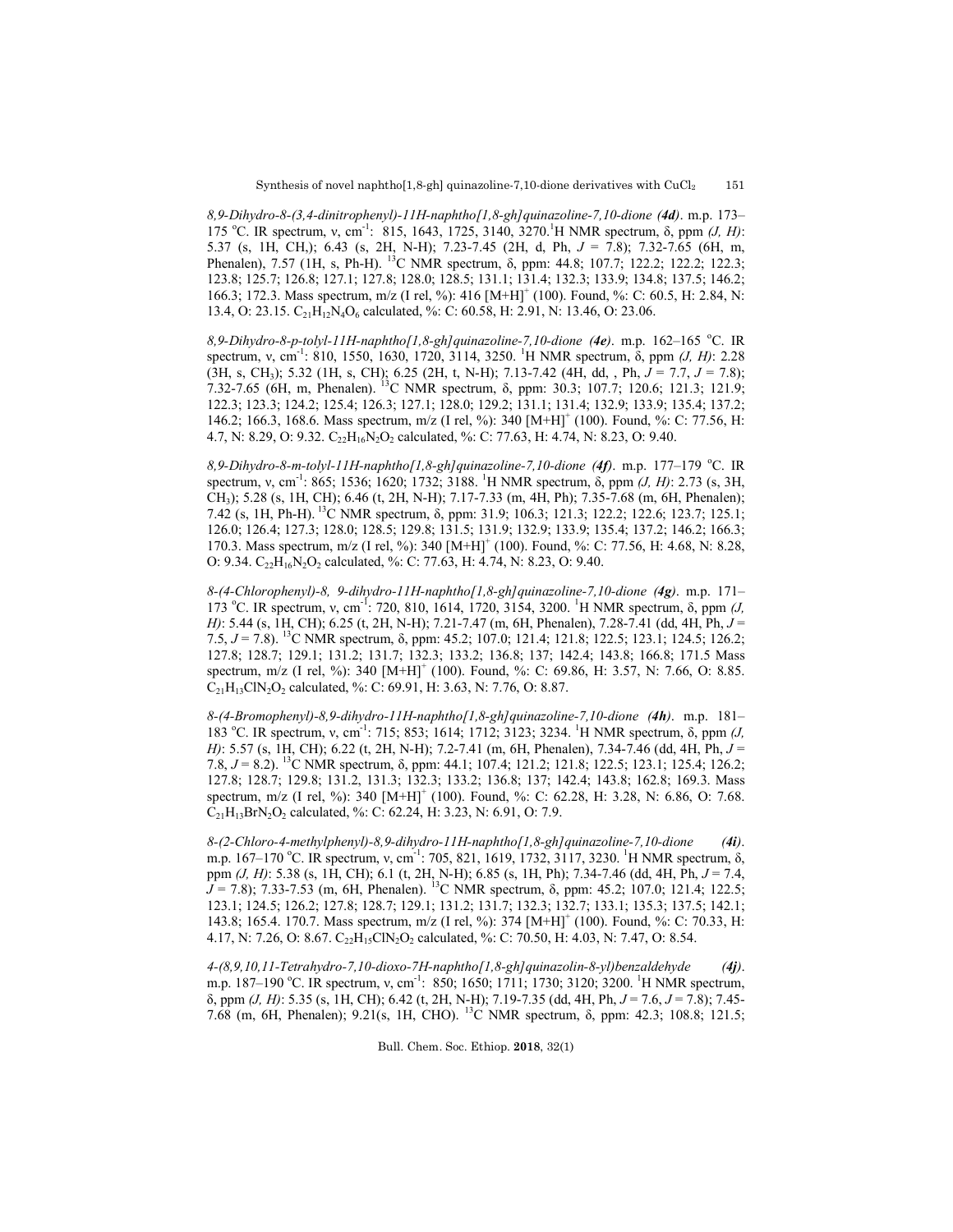122.7; 122.9; 123.1; 124.5; 126.2; 127.8; 128.7; 129.1; 131.2; 131.7; 132.3; 133.8; 134.5; 136.1; 137.7; 143.2; 162.6; 167.5; 178.8. Mass spectrum, m/z (I rel, %): 374  $[M+H]^+(100)$ . Found, %: C: 70.55, H: 4.1, N: 7.41, O: 8.49.  $C_{22}H_{14}N_2O_2$  calculated, %: C: 70.50, H: 4.03, N: 7.47, O: 8.54.

*8,9-Dihydro-8-(5-methylthiophen-2-yl)-11H-naphtho[1,8-gh]quinazoline-7,10-dione (4k)*. m.p. 194–196 °C. IR spectrum, v, cm<sup>-1</sup>: 850; 1650; 1713; 3127; 3230. <sup>1</sup>H NMR spectrum, δ, ppm (*J*, *H)*: 2.55 (s, 3H, CH3); 5.19 (s, 1H, CH); 6.37 (t, 2H, N-H); 6.61 (dd, 4H, thiophen, *J* = 7.9, *J* = 8.4); 7.37-7.56 (m, 6H, Phenalen) .13C NMR spectrum, δ, ppm: 42.3; 56.2; 108.8; 122.7; 122.9; 124.5; 126.2; 127.8; 128.7; 129.1; 131.2; 131.7; 132.3; 133.8; 136.1; 137; 138.3; 143.2; 161.8; 169.2. Mass spectrum, m/z (I rel, %): 346 [M+H]<sup>+</sup> (100). Found, %: C: 69.56, H: 4.23, N: 8.16, O: 9.37.  $C_{20}H_{14}N_2O_2S$  calculated, %: C: 69.35, H: 4.07, N: 8.09, O: 9.24.

*8,9-Dihydro-8-(1H-pyrrol-2-yl)-11H-naphtho[1,8-gh]quinazoline-7,10-dione (4l)*. m.p. 184– 185 °C. IR spectrum, v, cm<sup>-1</sup>: 814, 1638; 1710; 3134; 3204. <sup>1</sup>H NMR spectrum, δ, ppm: 4.86 (t, 1H, NH); 5.14 (s, 1H, CH); 6.22 (t, 2H, N-H); 6.57-6.36 (m, 3H, pyrol); 7.37-7.56 (m, 6H, Phenalen). <sup>13</sup>C NMR spectrum, δ, ppm: 56.2; 108.8; 122.7; 123.6; 124.5; 126.2; 127.8; 128.7; 129.1; 131.2; 131.7; 132.3; 133.8; 136.1; 137.2; 141.3; 142.8; 165.4; 167.6. Mass spectrum, m/z (I rel, %): 315  $[M+H]^+$  (100). Found, %: C: 72.42, H: 4.17, N: 13.28, O: 10.2.  $C_{19}H_{13}N_3O_2$ calculated, %: C: 72.37, H: 4.16, N: 13.33, O: 10.15.

## **RESULTS AND DISSCUSSION**

The results of optimization experiments for the three component Biginelli condensation involving phenalen-1,3-dione  $(1)$ , urea/thio urea  $(2)$ , benzaldehydes  $(3)$  and with CuCl<sub>2</sub> without any solvents are presented in Table 1. It is remarkable to note that the condensation proceeded with a low catalyst concentration  $(0.04 \text{ g})$  with heating in oil bath conditions that produce a naphtho[1,8-gh]quinazoline-7,10-diones 4a-l in high yields. We examined the proceeding of the reaction in four temperature  $(80, 90, 100, 110) °C$  and cleared that the optimized temperature is 80 °C and the reaction did not significantly proceed at lower temperatures.

We increased the temperature up to  $90 °C$  but final product was not appreciable. We examined the reactions with different amount of catalysts that listed in Table 1. According to these results, the best amount of catalyst was 0.04 g. Because of the low melting point of urea, we used two equivalent of this material. The additional amount of urea in the end of the reaction, removed with washing with cool water. The reaction extended to aromatic and heteroaromatic to produce the expected 1,4-DHPs **4a–l** in high to excellent yields (Table 1).

| Entry | Catalyst loading | Temperature $(^{\circ}C)$ | Time (h) | Yield $(\% )$ |
|-------|------------------|---------------------------|----------|---------------|
|       | -                | Room temperature          |          | Trace         |
|       |                  |                           |          | :25           |
|       | 0.01             | 80                        |          |               |
|       | 0.02             | 80                        |          |               |
|       | 0.03             | 80                        |          |               |
|       | 0.04             | oυ                        |          |               |

Table 1. Condensation reaction for the synthesis of naphtho[1,8-gh]quinazoline-7,10-diones in the presence of different loading of catalyst under solvent free condition.

Reaction conditions: 4-choloro benzaldehyde (3 mmol), phenalen-1,3-dione (3 mmol), urea (6 mmol).

In summary, we have described a successful strategy, efficient and convenient green synthesis for the preparation of 3,4-dihdro pyrimidin-2(1H)-ones in valuing cyclocondensation reaction of 1,3-dicarbonyl compounds, aldehydes and urea using the inexpensive, non-toxic and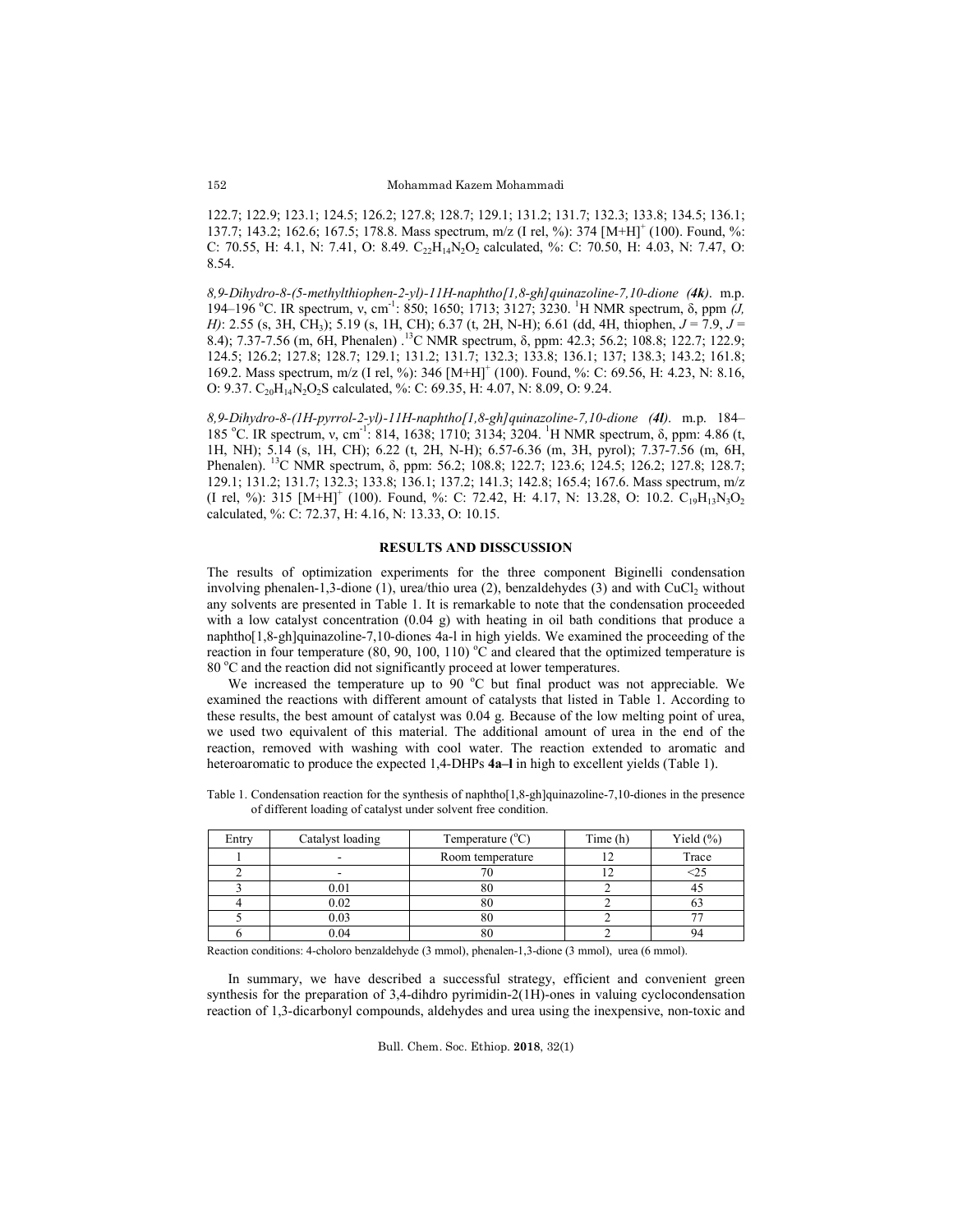easily available CuCl<sub>2</sub> as a catalyst. CuCl<sub>2</sub> as a catalyst compare to other metal catalyst, have some benefits like inexpensive, easily prepare, reaction without any side products and easily separate from the reaction medium and finally easily reuse twice after the end of the reactions with solvation in ethanol. The method offers several advantages including high yield of products and easy experimental work-up procedure, which makes it a useful process for the synthesis of naphtho[1,8-gh]quinazoline-7,10-diones. We can see in Table 1 and 2 that the reaction times with this reagent and this condition, reduce from hours to minutes. Although the products yield improve and increase with this reaction condition as compare to other reagents [14, 16, 17].



Scheme 1. Synthesis of novel naphtho[1,8-gh]quinazoline-7,10-diones in solvent free condition.

Table 2. Synthesis of naphtho [1,8-gh]quinazoline-7,10-dione derivatives.

| Entry          | $3(a-l)$                                     | $4(a-1)$                                  | Time<br>(min) | Yield<br>$(\%)$ | $m.p.$<br>$(^{0}C)$ |
|----------------|----------------------------------------------|-------------------------------------------|---------------|-----------------|---------------------|
| 4a             | Ή<br>O                                       | н<br>$O_{\rm N}$<br>HŃ.                   | 54            | $75\,$          | 170-173             |
| 4 <sub>b</sub> | NO <sub>2</sub><br>Η<br>О                    | NO <sub>2</sub><br>нŃ                     | 50            | 79              | 174-177             |
| $4c$           | NO <sub>2</sub><br>$O^2$<br>Ή                | $\Omega$<br>NO <sub>2</sub><br>HŃ.        | $75\,$        | 83              | 165-168             |
| $4\mathrm{d}$  | NO <sub>2</sub><br>NO <sub>2</sub><br>o<br>Ή | O <sub>2</sub> N<br>NO <sub>2</sub><br>нŃ | $40\,$        | $80\,$          | 173-175             |

Bull. Chem. Soc. Ethiop. **2018**, 32(1)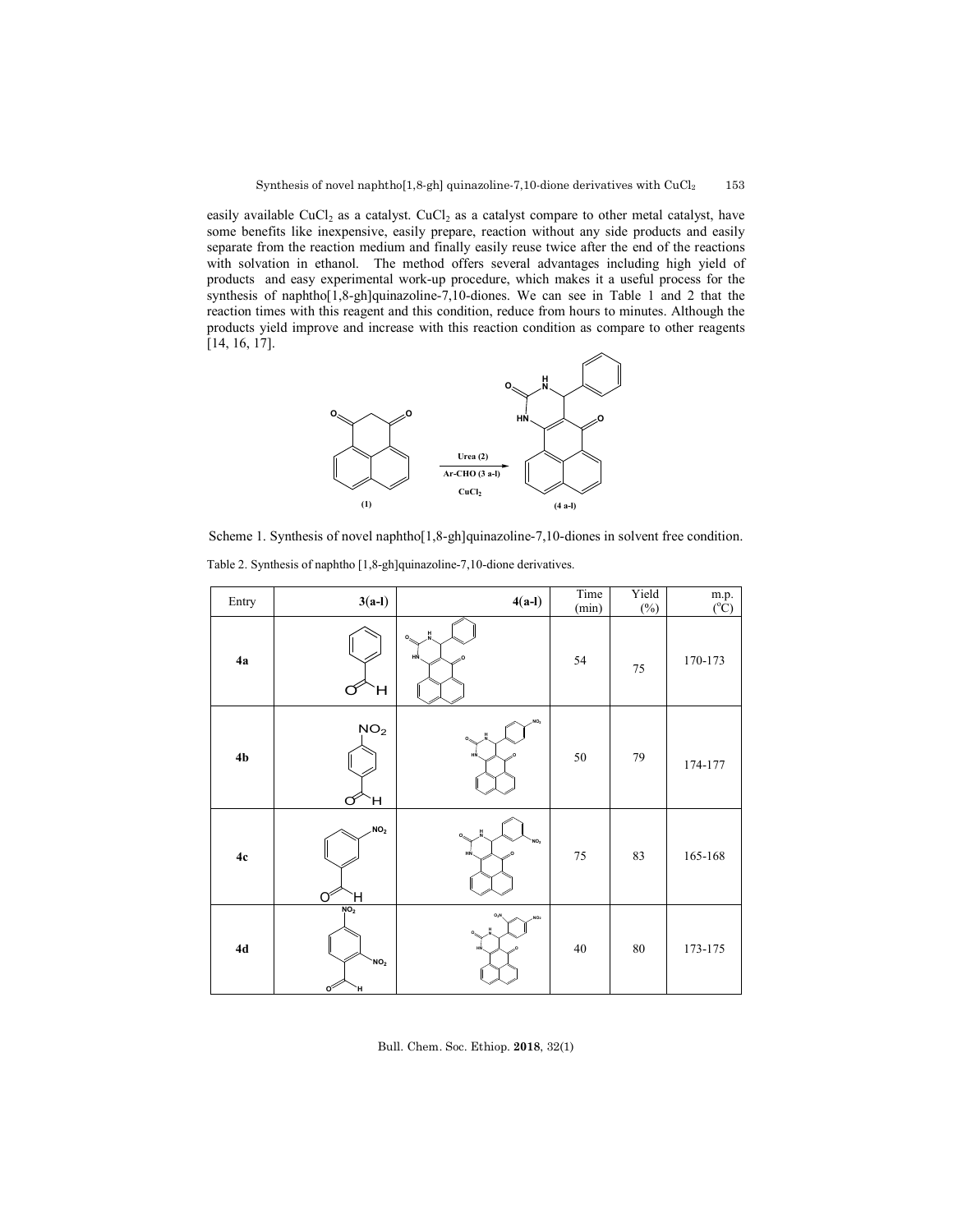| $4\mathrm{e}$  | CH <sub>3</sub><br>$\sigma$<br>н                 | .CH <sub>3</sub>   | 45     | $78\,$ | $162 - 165$ |
|----------------|--------------------------------------------------|--------------------|--------|--------|-------------|
| ${\bf 4f}$     | CH <sub>3</sub><br>$\circ^{\!\!\heartsuit}$<br>Ή | H<br>o.<br>٠o      | 55     | $72\,$ | 177-179     |
| $4\mathrm{g}$  | ÇI<br>οŕ<br>н                                    |                    | 50     | $77\,$ | 171-173     |
| $4h$           | Ŗr<br>$\frac{6}{\frac{CH_3}{}}$<br>H,            | Br<br>H<br>Hľ      | 62     | 74     | 181-183     |
| 4i             | `CI<br>$\circ^{\!\!\heartsuit}$<br>ч             | cı<br>CH3          | 65     | $70\,$ | 167-170     |
| 4j             | H<br>Q<br>Η<br>O                                 | CHO                | 58     | $77\,$ | 187-190     |
| $4{\bf k}$     | Ή                                                | H.<br>O<br>HN      | $70\,$ | 75     | 194-196     |
| 4 <sub>l</sub> | H<br>ŃН                                          | 볎<br>'N<br>H<br>HŅ | $75\,$ | 68     | 184-185     |

Bull. Chem. Soc. Ethiop. **2018**, 32(1)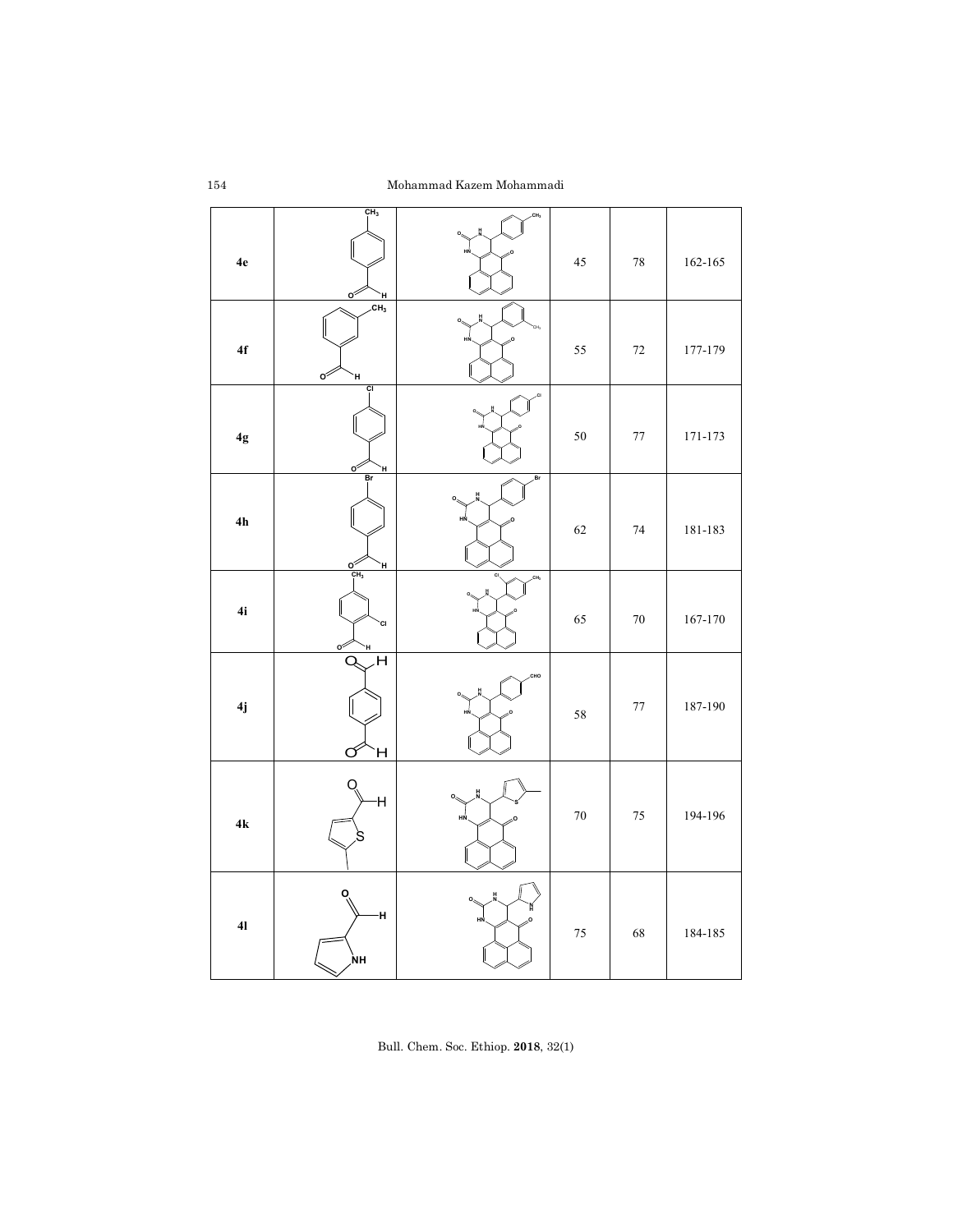#### **CONCLISION**

The easy procedure, simple work-up, short reaction times and excellent yields of the products make this protocol as an useful addition to other routes for the synthesis of new dihydropyrimidones. Also, it emphasizes that the reactions can perform cleanly. We report a procedure where the reaction performs in solvent free condition, with the little amount of  $CuCl<sub>2</sub>$ as an catalyst in order to prevent problems that connected with conventional heating (cost, handling, safety, pollution, and decreases in reactivity by dilution of the reactants). In this work, we use the one-pot reaction procedure for the synthesis of naphtho[1,8-gh]quinazoline-7,10 diones by reaction of phenalen dione, benzaldehyde derivatives, urea and CuCl<sub>2</sub> as a catalyst. We obtained desired products with high yields. Therefore this method is simple, efficient, and easy separation of product.

#### **ACKNOLEDGMENTS**

The authors wish to thank the Ahvaz Branch, Islamic Azad University for the financial support. The authors would like to thank all the editors and reviewers for their comments in the development and improvement of this paper.

## **REFERENCES**

- 1. Malinakova, HC. Recent advances in the discovery and design of multicomponent reactions for the generation of small-molecule libraries. *Rep. Org Chem*. **2015**, 5, 75-90.
- 2. Jaiprakash, N.; Sangshetti, A.S.; Zambare, I.G.; Devanand, B.S. Pfitzinger reaction in the synthesis of bioactive compounds - a review. *Mini-Rev. Org. Chem*. **2014**, 11, 225-250.
- 3. Karageorgis, G. Warriner, S. Nelson, A. Efficient discovery of bioactive scaffolds by activity-directed synthesis. *Nat. Chem*. **2014**, 6, 872-876.
- 4. Ganem, B. Strategies for innovation in multicomponent reaction design. *Acc. Chem. Res*. **2009**, 42, 463-472.
- 5. Ulaczyk-Lesanko, A.; Hall, DG. A three-component reaction forming naphthyridones synthesis of lophocladine analogs. *Curr. Opin. Chem. Biol*. **2005**, 9, 266-276.
- 6. Ahmed, A.; Daneshtalab, M. Nonclassical biological activities of quinolone derivatives. **2012**, 85, 103-122.
- 7. Kock, I.; Heber, D.; Weide, M.; Wolschendorf, U.; Clement, B. Synthesis and biological evaluation of 11-substituted 6-aminobenzo[c]phenanthridine derivatives, a new class of antitumor agents. *J. Med. Chem*. **2005**, 48, 2772-2777.
- 8. Khan, I.A.; Kulkarni, M.V.; Gopal, M.; Shahabuddin, M.S. Synthesis and biological evaluation of novel angularly fused polycyclic coumarins. *Bioorg. Med. Chem. Lett*. **2005**, 15, 3584-3587.
- 9. Rescifina, A.; Zagni, C.; Romeo, G.; Sortino, S. New and efficient rout for one pot synthesis of acenaphtho[1,2-b] quinoxalines. *Bioorg. Med. Chem*. **2012**, 20, 4978-4984.
- 10. Madadkar, S.A.; Rasoul Amini, S.; Tyndall, J.D.A.; Azizi, E.; Daneshtalab, M.; Khalaj, A.A. Theory of mode of action of azolylalkylquinolines as DNA binding agents using automated flexible ligand docking . *J. Mol. Graph. Model.* **2006**, 25, 459-469.
- 11. Banik, B.K.; Becker, F.F. Synthesis of anticancer beta-lactams: Mechanism of action. *Bioorg. Med. Chem*. **2001**, 9, 593-605.
- 12. Kishore Kumar Valluri, I.V.; Kasi Viswanath, P.V.V.S.; Naga Raju, B. Rajasekher.; Rama Dasu, B. Synthesis and in-vitro studies of some new quinolone 1,3,4-pyrimidine derivatives. *Bull. Chem. Soc. Ethiop*. **2017**, 31, 337-344.
- 13. Hekmatshoar, R.; Heidari, M.; Heravi, M.; Baghernejad**.** B. Mesoporous molecular sieve MCM-41 catalyzed one- pot synthesis of 3,4-dihydro-2(1H)-pyrimidones and thiones under solvent-free conditions. *Bull. Chem. Soc. Ethiop*. **2011**, 25, 309-313.